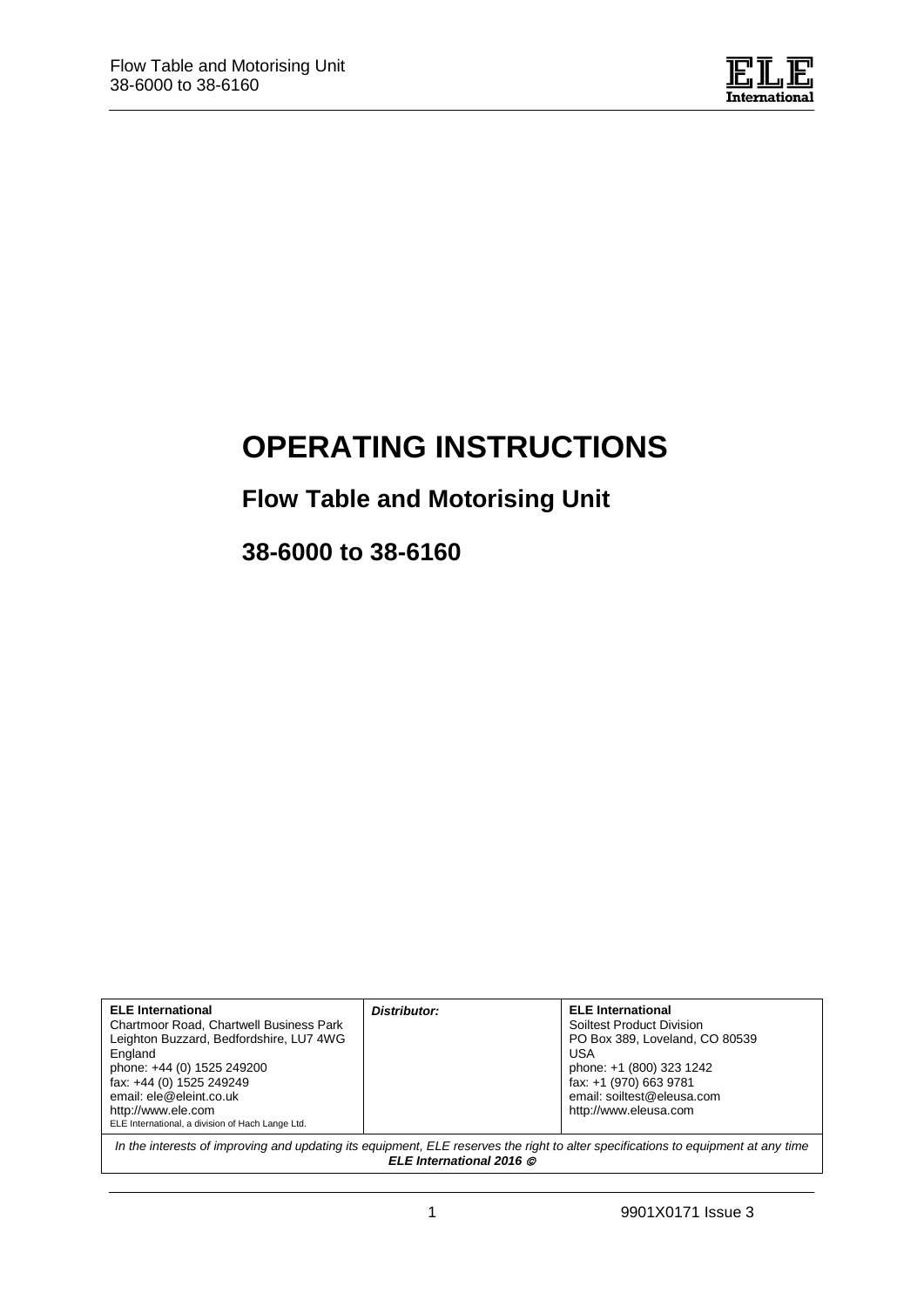#### **Contents**

| <b>Section</b> |                                       | Page |
|----------------|---------------------------------------|------|
| 1              | <b>Introduction and Specification</b> | 3    |
| 2              | <b>Safety</b>                         | 3    |
| 3              | <b>Installation</b>                   | 3    |
| 4              | <b>Controls/Operation</b>             | 4    |
| 5              | <b>Maintenance</b>                    | 4    |
| 6              | <b>Accessories</b>                    | 4    |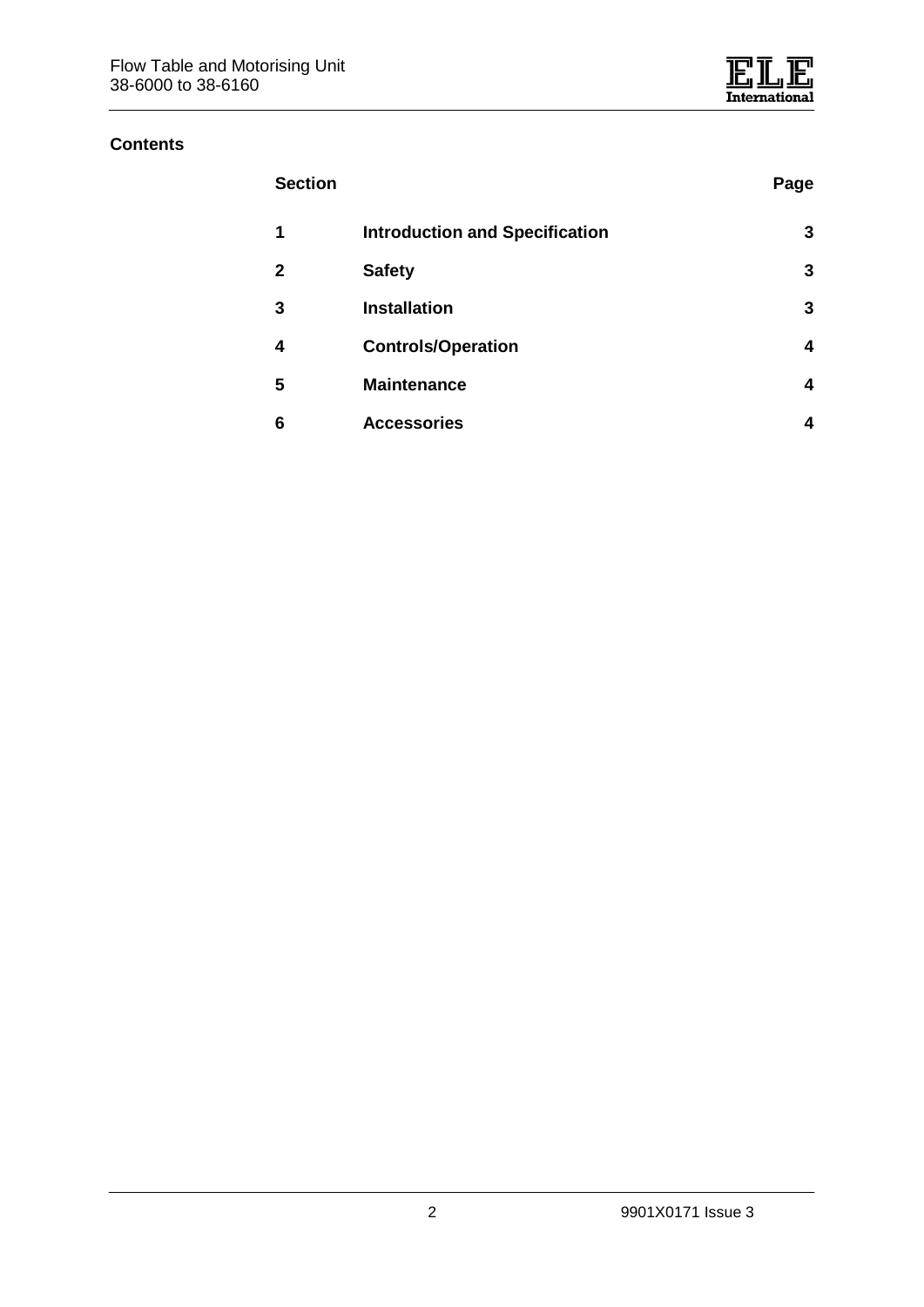

# **1 Introduction and Specification**

## *Flow Table (38-6000)*

Manufactured from cast bronze as specified in BS 4551 and ASTM C230. Supplied complete with spindle. Weight 4.1 kg.

#### *Tripod for Flow Table (included in 38-6000)*

Manufactured from cast iron. Weight 8.6 kg.

#### *Baseplate (included in 38-6000)*

For fixing the flow table tripod to a concrete plinth. Manufactured from steel, 25 mm thick x 254 mm square. Weight 13 kg.

#### *Motorising Unit (38-6100)*

For use with 38-6020. Operates the cam at a speed of 100 rpm.

## **2 Safety**

Whilst the test is in operation do not remove any covers or attempt to adjust any part of the machine.

Ensure all moving parts are thoroughly secured before attempting any maintenance.

Ensure all appropriate measures are taken to protect the operator from excessive noise.

See noise certificate (when supplied).

#### *Electrical safety*

**Warning:** Before removing any covers or performing maintenance repair and service, isolate from electrical supply by removing mains plug. Where mains supply is required during these activities, only competent persons should perform the work.

#### **3 Installation**

The baseplate should be anchored to the top of a concrete pedestal (the construction of which is described in the relevant standards). Four 16 mm diameter holes are provided in the baseplate for this purpose. The hole centres are shown in figure 1.

The baseplate is also provided with four studs, nuts and washers in order that the tripod may be secured to the baseplate, see figure 1.

Lightly lubricate the bearing surfaces of the flow table vertical shaft, then insert the shaft into the vertical hole in the tripod. The tripod cam face should also be lubricated to lessen wear and promote smooth operation.

The motorising unit should be assembled and attached as shown in figure 2. The handle and arm **must** be removed from the tripod. The horizontal shaft may then be secured into the coupling. After ensuring correct alignment of the coupling and shaft, remove the flow table and vertical shaft before checking that the motorising unit is rotating the tripod cam in the correct direction (clockwise looking from the motor), see figure 2. If incorrect, contact ELE Service Department.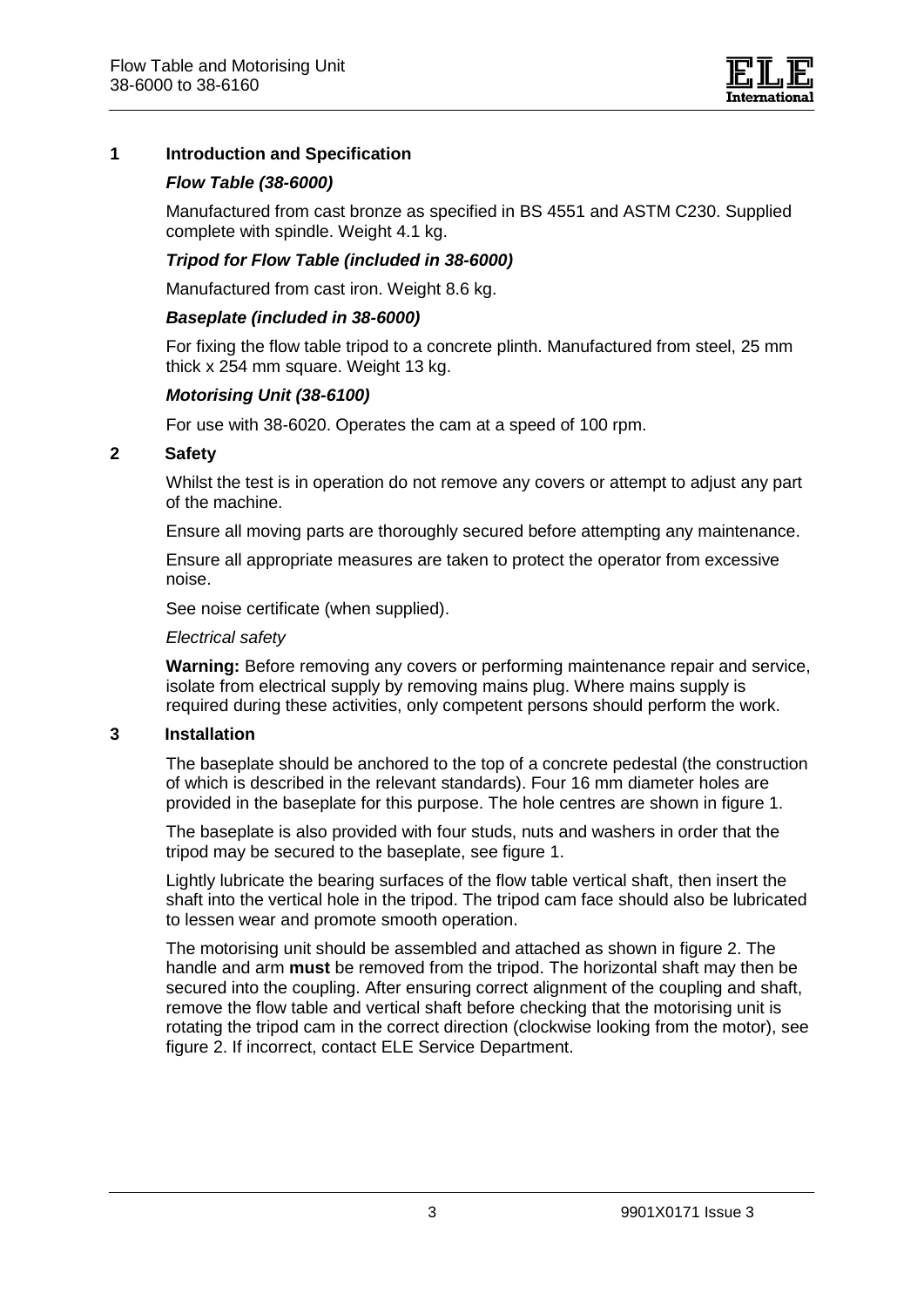

Electrical supply

Check that the power supply is compatible with the requirements stated on the label and connect in accordance with IEE regulations or to local requirements.

Local isolation of machine required.

It is advised that this machine be connected via a residual current device (not supplied), and it should operate if earth leakage current exceeds 0.03 amps.

The power cable is coded as follows:

| Brown wire | Live or Power |
|------------|---------------|
| Blue wire  | Neutral       |

Green/Yellow wire E Earth or Ground

**Note:** exercise extreme caution when using the machine with wet hands. Dry hands before operating machine.

## **Portable Appliance Tests (PAT)**

All ELE designed products are tested for electrical safety prior to sale.

An electrical safety test label is fitted, (usually adjacent to the mains input socket).

Should no label be found, please contact ELE Service Department quoting the serial number of the equipment.

Organisations have an obligation to ensure equipment is maintained and is safe for use. Regular PAT testing is one means of ensuring equipment continues to be electrically safe.

**Important: do not connect PAT leads to sensitive components such as PCBs, control switches and the like.**

#### **DO NOT FLASH TEST ELECTRONIC EQUIPMENT.**

**If in doubt as to the most suitable connection point (which will usually be an earth stud or an external earth connection) contact ELE Service Department for assistance.**

#### **4 Controls/Operation**

The hand operated flow table is actuated by simply rotating the handle in a clockwise direction. For test procedures refer to the relevant standards.

The motorising unit is controlled by an ON/OFF switch-circuit breaker situated on the side of the unit. See figure 2.

#### **5 Maintenance**

Keep the equipment clean and lightly lubricate the vertical and horizontal shafts, and the cam face. Periodically check the tightness of all nuts and bolts.

#### **6 Accessories**

| 38-6040 | <b>Flow Mould</b>     |
|---------|-----------------------|
| 38-6080 | <b>ASTM Calipers</b>  |
| 38-6160 | <b>Plastic Tamper</b> |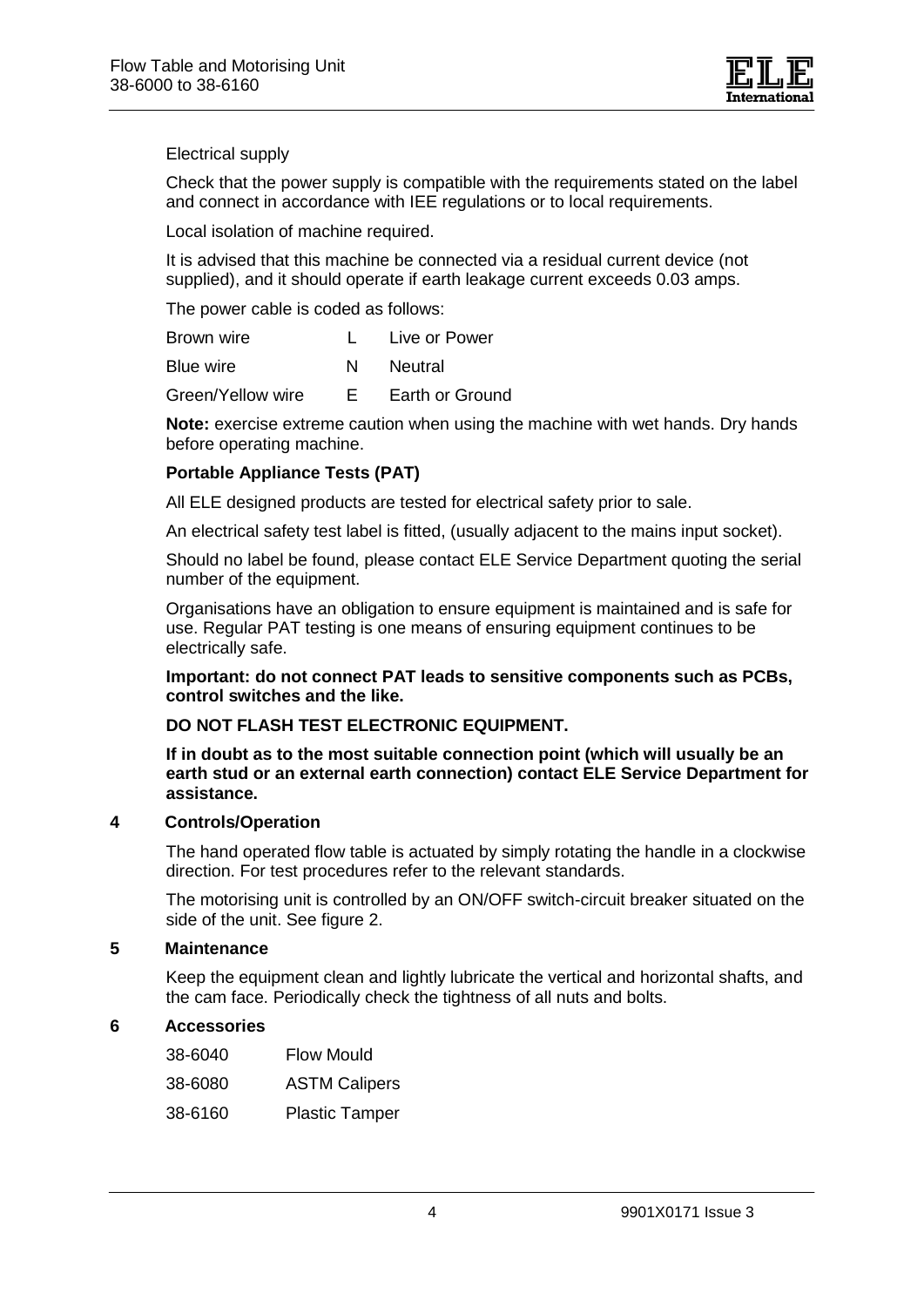